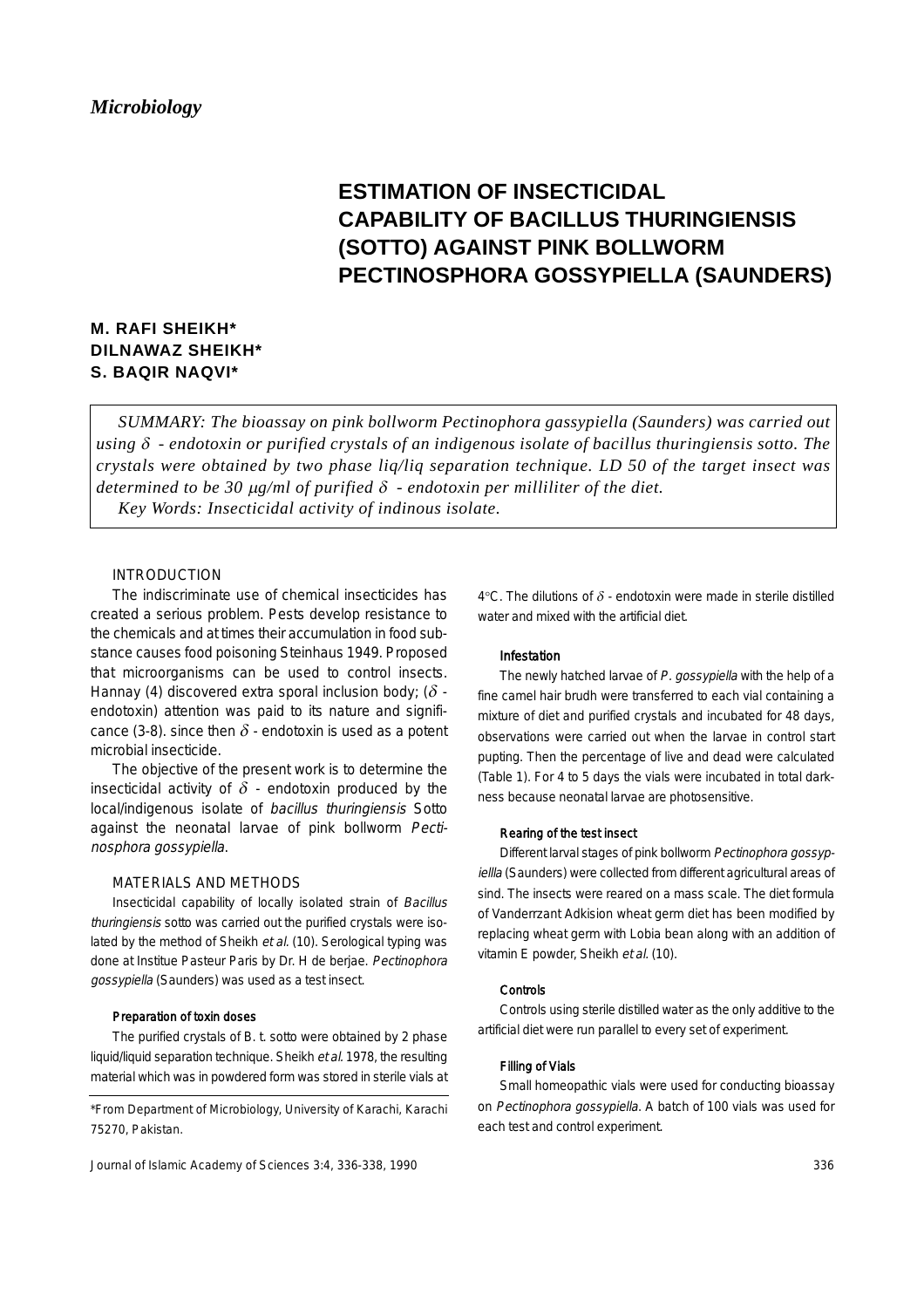|               | Conc. of toxin ( $\delta$ -endotoxin)   Average mortality in percentage | Mortality in control | Net. mortality percentage after correction |
|---------------|-------------------------------------------------------------------------|----------------------|--------------------------------------------|
| $10 \mu q/ml$ | 76.9%                                                                   | 45.4 %               | 31.6 %                                     |
| $20 \mu q/ml$ | 88.1%                                                                   | 45.4 %               | 42.8%                                      |
| $30 \mu q/ml$ | 78.0%                                                                   | 24.6 %               | 53.4 %                                     |
| $40 \mu q/ml$ | 87.2%                                                                   | 24.6 %               | 62.6%                                      |
| $50 \mu q/ml$ | 84.6%                                                                   | 13.8%                | 70.8%                                      |
| $60 \mu q/ml$ | 88.6%                                                                   | 13.8%                | 74.6%                                      |

Table 1

## RESULTS AND DISCUSSIONS

The bioassay on first instar larvae of pink bollworm Pectinosphora gossypiella (Saunders) using purified  $\delta$  endotoxin of B. t. sotto was carried out in concentrations range from 10  $\mu$ g/ml to 60  $\mu$ g/ml diet for 48 days until 10% pupation was achieved in control batches. Since each set of experiment (100 vials) was repeated three time. Therefore average mortality percentage for each concentration of toxin was calculated from the total number of dead larvae. The average mortality rate of each concentration of toxin was compared with the average mortality percentage of its control batch. After subtraction this gave the mortality percentage of different concentration of toxins (Table 1, Figure 1).

The data presented in the Table 1 indicated that every 10  $\mu$ g/ml increase in the concentration of toxin from 10 µg/ml to 50 µg/ml resulted in 10% gradual increase in mortality rate of larvae. From 50-60 µg/ml concentrations of toxin only 4% increase in mortality rate was discovered. These observations lead to the conclusion that the saturation point of the toxin may have been attained and further increase in the toxin concentration may not contribute to still elevated rate of mortality, 50% mortality was observed at 30 µg/ml of the toxin. Thus the LD 50 for Pectinophora gossypiella utilizing purified  $\delta$  -endotoxin (crystals) of bacillus thrungiensis Sotto was determined as 30 µg/ml of diet.

The present results confirm the studies of Dulmage (12) that as the concentration of the toxin in the diet were increased, it sharply affected the growth and development of larvae. Hence the retardation on development and mortality are directly related to the amount of toxin present. Ignoffo and Graham (13) also observed marked reduction in the population of the pink bollworm Pectinophora gossypiella with high dosage of B. thuringiensis. Similarly Bullock and Dulmage (14) achieved good control of P. gossypiella by the application of B. thuringiensis.

The graph plotted with mortality rate against toxin concentration clearly shows a rise in mortality with the increase in toxin concentration (Plate 1).



Plate 1: Determination of lethal activity of the crystal (endotoxin) with Pectinophora gossypiella.

## ACKNOWLEDGEMENT

We wish to express our gratitude to the United States Department of Agriculture throuth P.A.R.C., government of Pakistan for the grant of Pk. ARS-II, F.G.Pa. 205 provided under PL-480 programme.

#### REFERENCES

1. Angus TA : General characteristics of certain insect pathogens related to B. cereus. Can J Microbiol 2:416-426, 1956.

2. Angus TA, Heimpel AH : An effect of Bacillus sotto on the larvae of Bomnbayx mori. Can Entomologist, 88:139-139, 1956.

3. Angus TA, Heimpel AM : Further observations on the action of Bacillus sottos toxin Canada. Dept Agr Bio Mo Rept 14- 1, 1958.

4. Hannay CL, Fity-James PC : The protein crystals of Bacillus thuringiensis. Can J Microbiol,1:694-710, 1955.

5. Heimpel AM : Investigations of the mode of action of strains of Bacillus cereus pathogenic for the lorch sawfly. Can J Zool, 33:311-326, 1955.

337 Journal of Islamic Academy of Sciences 3:4, 336-338, 1990